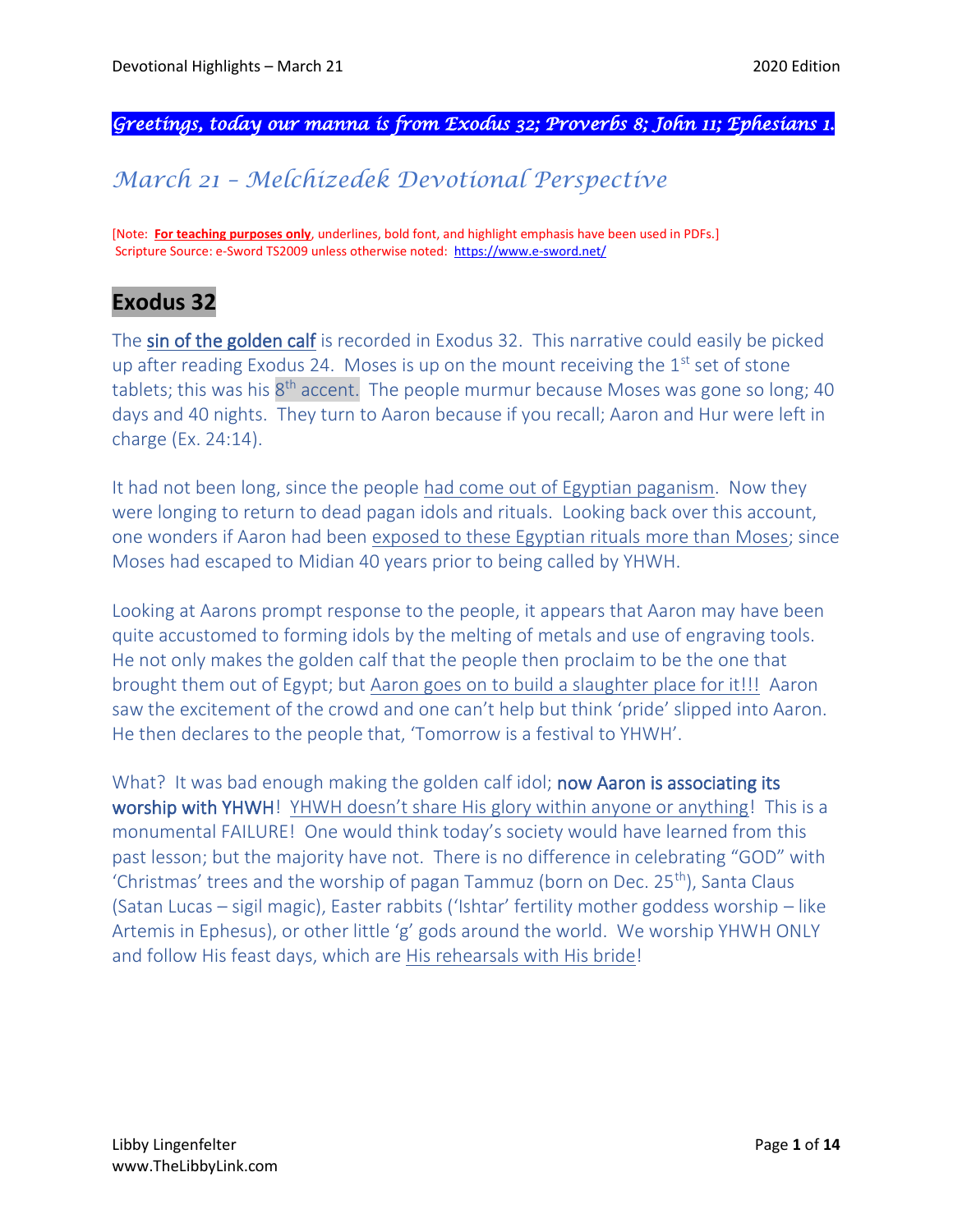YHWH is very much aware of what was taking place at the foot of the mount. He instructs Moses that the people had quickly turned away from Him and instructs Moses to get down from the mount as YHWH contemplates consuming the people with His burning wrath.

Moses intercedes on behalf of the people; Moses asks that He remember the covenant to Abraham, Isaac, and Jacob; thus, YHWH relents.

Moses, descends the mount with the 1st set of tablets, picking up Joshua on the way down who had gone up with him. They find the people worshipping the golden calf; Moses rebukes the people; throws down and breaks the 1st set of stone tablets symbolizing the Book of the Covenant being broken; burns and grinds the golden calf, strews it on water, and makes the people drink; rebukes Aaron; Moses asks, 'Who is for YHWH?'- the tribe of Levi steps forth; Moses tells the tribe of Levi to sword up and go through the crowd with 3,000 dying that day; Moses states the tribe of Levi are ordained 'this' day; Moses then tells the people he is going back up the mount to see if he could atone for their sin; Moses was willing to have his name blotted out of YHWH's Book; YHWH does not permit this by Moses, but in so many words says He will deal with the situation and that the people will be plagued because of the sin of the golden calf.

#### **he Golden Calf**

**Exo 32:1** And when the people saw that Mosheh was so long in coming down from the mountain, the people gathered together to Aharon, and said to him, "Arise, make us mighty ones who go before us. For this Mosheh, the man who brought us up out of the land of Mitsrayim, we do not know what has become of him."

Exo 32:2 And Aharon said to them, "Take off the golden earrings which are in the ears of your wives, your sons, and your daughters, and bring them to me."

Exo 32:3 "And all the people took off the golden earrings which were in their ears, and brought them to Aharon.

Exo 32:4 And he took *this* from their hand, and he formed it with an engraving tool, and made a moulded calf. And they said, "This is your mighty one, O Yisra'ěl, that brought you out of the land of Mitsrayim!"

Exo 32:5 And Aharon saw and built a slaughter-place before it. And Aharon called out and said, "Tomorrow is a festival to יהוה."

Exo 32:6 And they rose early on the next day, and offered ascending offerings, and brought peace offerings. And the people sat down to eat and drink, and rose up to play.

Exo 32:7 And יהוה said to Mosheh, "Go, get down! For your people whom you brought out of the land of Mitsrayim have corrupted themselves.

Exo 32:8 "They have turned aside quickly out of the way which I commanded them. They have made themselves a moulded calf, and have bowed themselves to it and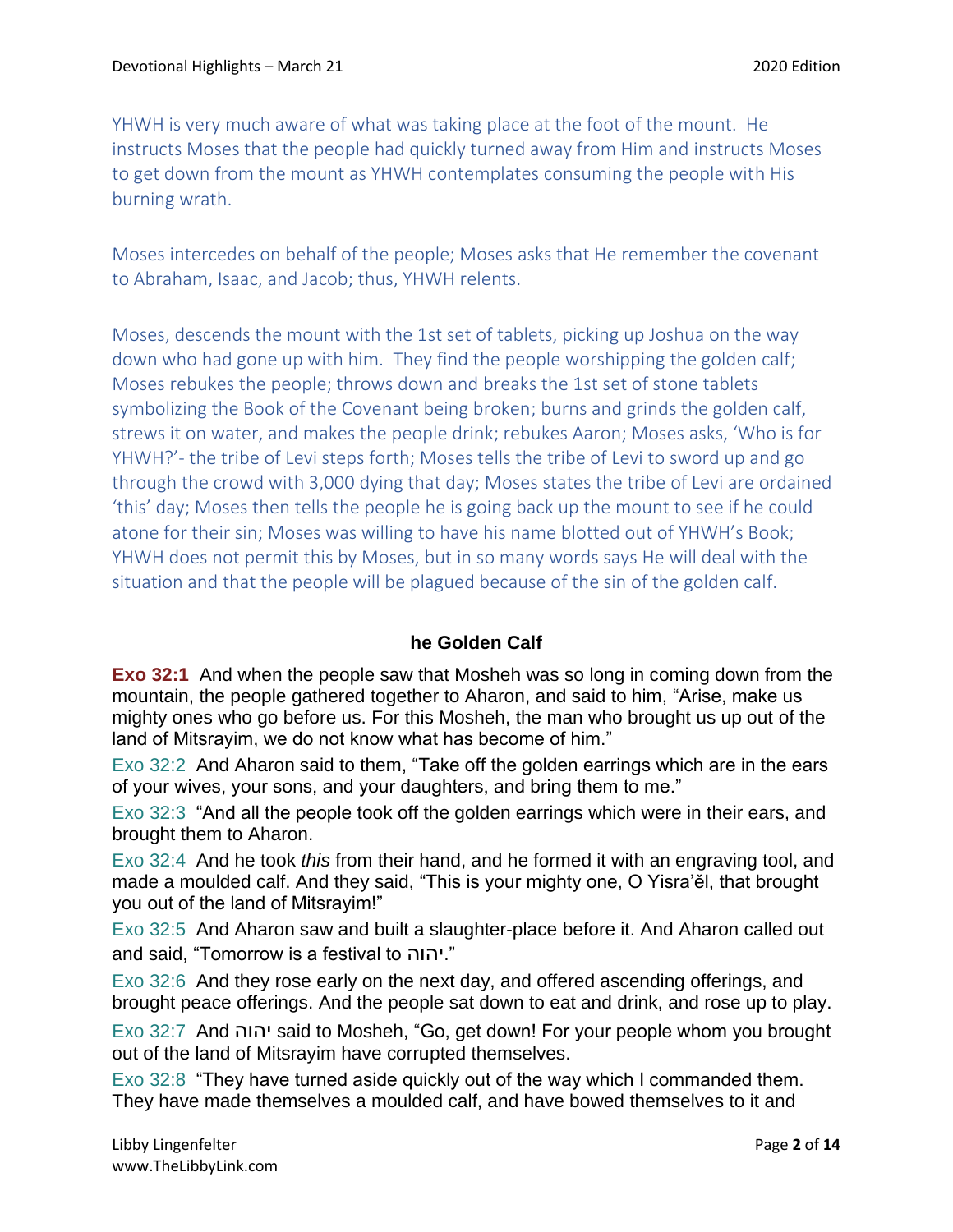slaughtered to it, and said, 'This is your mighty one, O Yisra'ěl, who brought you out of the land of Mitsrayim!' "

Exo 32:9 And יהוה said to Mosheh, "I have seen this people, and see, it is a stiffnecked people!

Exo 32:10 "And now, let Me alone, that My wrath might burn against them and I consume them and I make of you a great nation."

Exo 32:11 But Mosheh pleaded with יהוה his Elohim, and said, "יהוה, why does Your wrath burn against Your people whom You have brought out of the land of Mitsrayim with great power and with a strong hand?

Exo 32:12 "Why should the Mitsrites speak, and say, 'For evil He brought them out to kill them in the mountains, and to consume them from the face of the earth'? Turn from the heat of Your wrath, and relent from this evil to Your people.

Exo 32:13 "Remember Abraham, Yitshaq, and Yisra'ěl, Your servants, to whom You swore by Yourself, and said to them, 'I increase your seed like the stars of the heavens. And all this land that I have spoken of I give to your seed, and they shall inherit it forever.' "

Exo 32:14 And יהוה relented from the evil which He said He would do to His people.

Exo 32:15 And Mosheh turned and went down from the mountain, and in his hand were the two tablets of the Witness, tablets written on both their sides, written on the one and on the other.

Exo 32:16 And the tablets were the work of Elohim, and the writing was the writing of Elohim engraved on the tablets.

Exo 32:17 And Yehoshua heard the noise of the people as they shouted and he said to Mosheh, "A noise of battle in the camp!"

Exo 32:18 But he said, "It is not the sound of those who shout of might, nor is it the sound of those who cry out in weakness, but the sound of singing that I hear."

Exo 32:19 And it came to be, as soon as he came near the camp, that he saw the calf and the dancing. And Mosheh's displeasure burned, and he threw the tablets out of his hands and broke them at the foot of the mountain.

Exo 32:20 And he took the calf which they had made, and burned it in the fire, and ground it into powder, and scattered it on the face of the water and made the children of Yisra'ěl drink it.

Exo 32:21 And Mosheh said to Aharon, "What did this people do to you that you have brought so great a sin upon them?"

Exo 32:22 And Aharon said, "Do not let the displeasure of my master burn. You know the people, that it is in evil.

Exo 32:23 "And they said to me, 'Make us mighty ones who go before us. For this Mosheh, the man who brought us out of the land of Mitsrayim, we do not know what has become of him.'

Exo 32:24 "And I said to them, 'Whoever has gold, let them take it off.' And they gave it to me, and I threw it into the fire, and this calf came out."

Exo 32:25 And Mosheh saw that the people were let loose, for Aharon had let them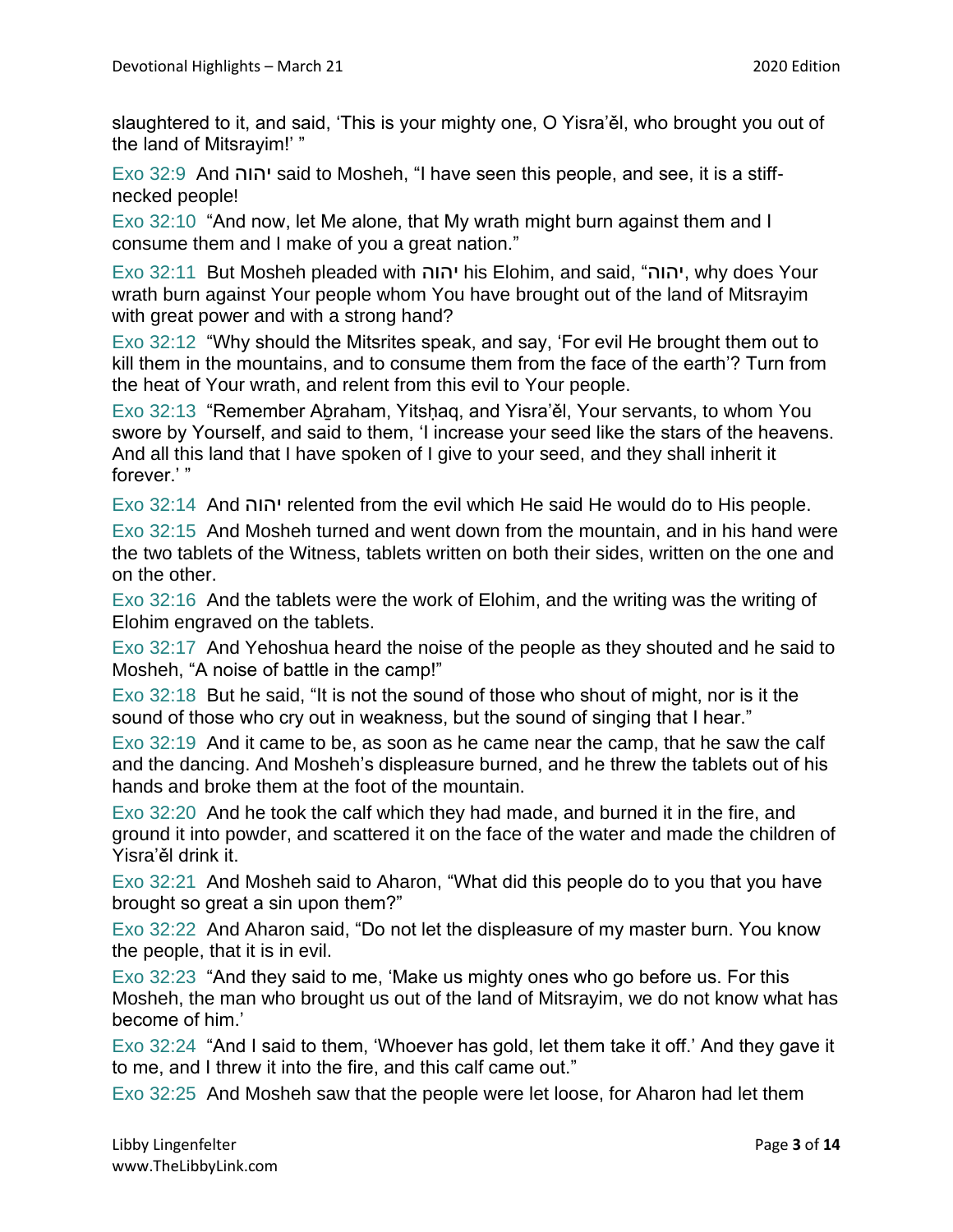loose, to their shame among their enemies.

Exo 32:26 And Mosheh stood in the entrance of the camp, and said, "Who is for יהוה ? *Come* to me." And all the sons of Lěwi gathered themselves to him.

Exo 32:27 And he said to them, "Thus said יהוה Elohim of Yisra'ěl: 'Each one put his sword on his side, pass over to and fro from gate to gate in the camp, and each one kill his brother, and each one his friend, and each one his relative.' "

Exo 32:28 And the sons of Lěwi did according to the word of Mosheh. And about three thousand men of the people fell that day.

Exo 32:29 And Mosheh said, "You are ordained for יהוה today – since each one has been against his son and his brother – so as to bring upon you a blessing today."

Exo 32:30 And it came to be on the next day that Mosheh said to the people, "You, you have sinned a great sin. And now I am going up to יהוה – if I might atone for your sin."

This is Moses' <mark>9<sup>th</sup> ascent</mark> up the mount.

Exo 32:31 And Mosheh returned to יהוה and said, "Oh, these people have sinned a great sin, and have made for themselves a mighty one of gold!

Exo 32:32 "And now, if You would forgive their sin, but if not, please blot me out of Your book which You have written."

Exo 32:33 And יהוה said to Mosheh, "Whoever has sinned against Me, I blot him out of My book.

Exo 32:34 "And now, go, lead the people to the place of which I have spoken to you. See, My Messenger goes before you. And in the day of My visitation I shall visit their sin upon them."

Exo 32:35 And יהוה plagued the people because they made the calf, which Aharon made.

The people had broken several aspects of the Book of the Covenant and now the Book of the Law, their tutor, would enter the picture. They would no longer be His kingdom of priests; but a nation with a priest. The Book of the Law would stand as a witness against them.

Gal 3:10 For as many as are of works of Torah [Book of the Law] are under the curse, for it has been written, **"Cursed is everyone who does not continue in all that has been written in the Book of the Torah [Law], to do them."** Deu\_27:26.

Gal 3:11 And that no one is declared right by Torah before Elohim is clear, for **"The righteous**  shall live by belief." Hab\_2:4.

Gal 3:12 And the **Torah [Book of the Law]** is not of belief, but **"The man who does them shall live by them."** Lev\_18:5.

Gal 3:13 Messiah redeemed us from the curse of the Torah [Book of the Law], having become a curse for us – for it has been written, **"Cursed is everyone who hangs upon a tree." –**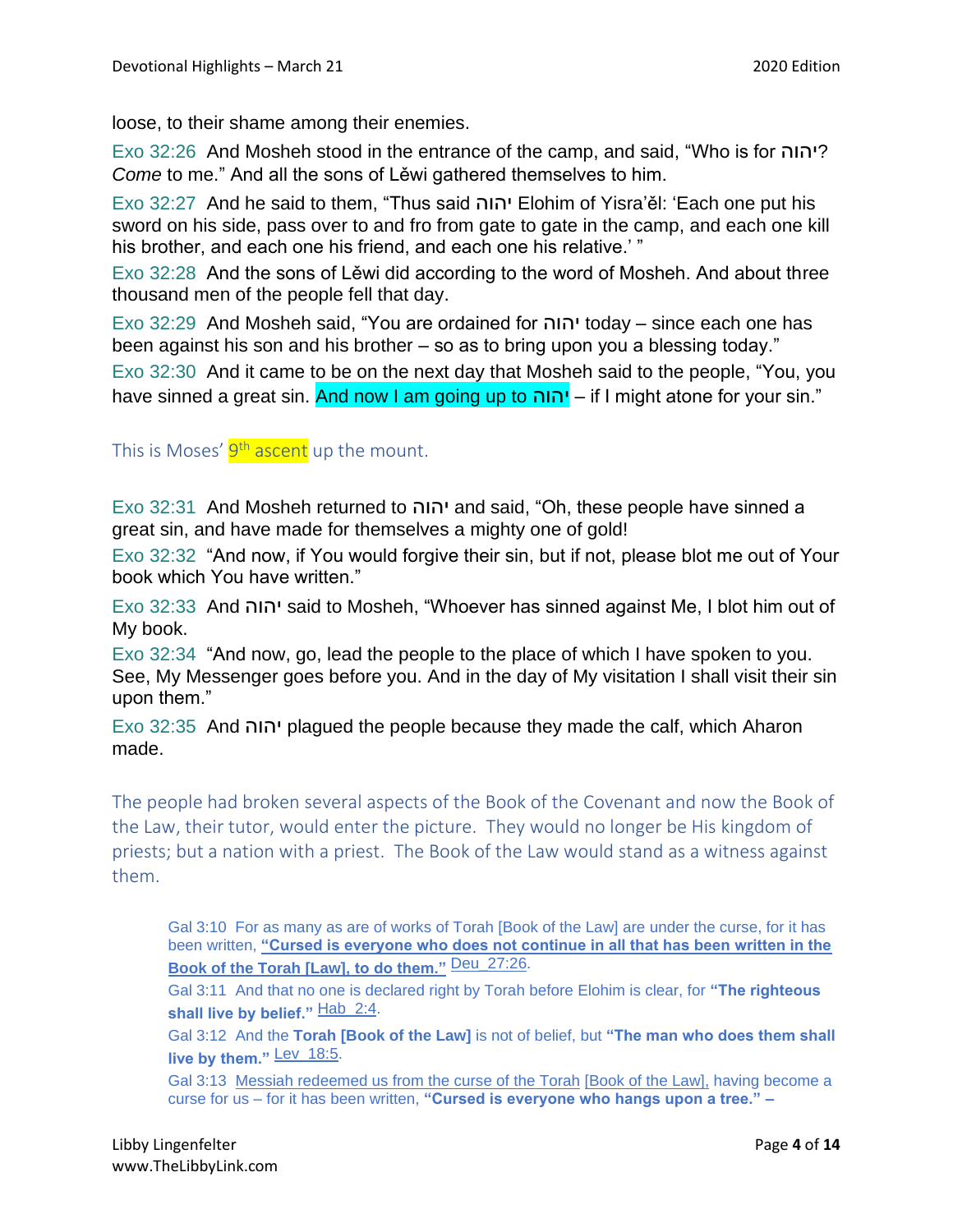#### Deu\_21:23.

Gal 3:14 in order that the **blessing of Aḇraham might come upon the nations in Messiah**  יהושע**, to receive the promise of the Spirit through belief.**

# **Proverbs 8**

#### Pro 8:1 Does not **wisdom call**, And **understanding lift up her voice?**

This is so cool! In Ephesians, Paul prays that the set-apart ones gain wisdom and understanding. The divine timing within this devotional is awesome! This is also what we are doing! We are gaining wisdom and understanding as He speaks to each heart through our devotional time with Him. Proverbs 8:21 states he bestows substance on those who love Him and He fills our treasuries! Wow! Did you know His set-apart ones have a treasury?

Matthew 6: **[19](https://biblehub.com/matthew/6-19.htm)**"Do not lay up for yourselves treasures on earth, where moth and rust destroy and where thieves break in and steal, **[20](https://biblehub.com/matthew/6-20.htm)**but **lay up for yourselves treasures in heaven**, where neither moth nor rust destroys and where thieves do not break in and steal.

## **The Blessings of Wisdom**

**Pro 8:1** Does not wisdom call, And understanding lift up her voice?

Pro 8:2 On the top of the heights along the way, Between the paths she has taken her stand.

Pro 8:3 Beside the gates, leading to the city, At the entrances, she shouts:

Pro 8:4 "O men, I call, to you, And my voice is to the sons of men.

Pro 8:5 "You simple ones, understand insight, And you fools, be of an understanding heart.

Pro 8:6 "Listen, for I speak noble words, And the opening of my lips is about straightness;

Pro 8:7 "For my mouth speaks truth; And wrongness is an abomination to my lips.

Pro 8:8 "All the words of my mouth are in righteousness, None of them twisted or crooked,

Pro 8:9 "All of them plain to him who understands, And straight to those who find knowledge.

Pro 8:10 "Accept my discipline, and not silver, And knowledge rather than choice gold;

Pro 8:11 "For wisdom is better than rubies, And all delights are not comparable to her.

Pro 8:12 "I, wisdom, have dwelt with insight, And I find knowledge, foresight.

Pro 8:13 "The fear of יהוה is to hate evil. I have hated pride and arrogance, And the evil way, And the perverse mouth.

Pro 8:14 "Counsel is mine, and sound wisdom; I am understanding, mightiness is mine.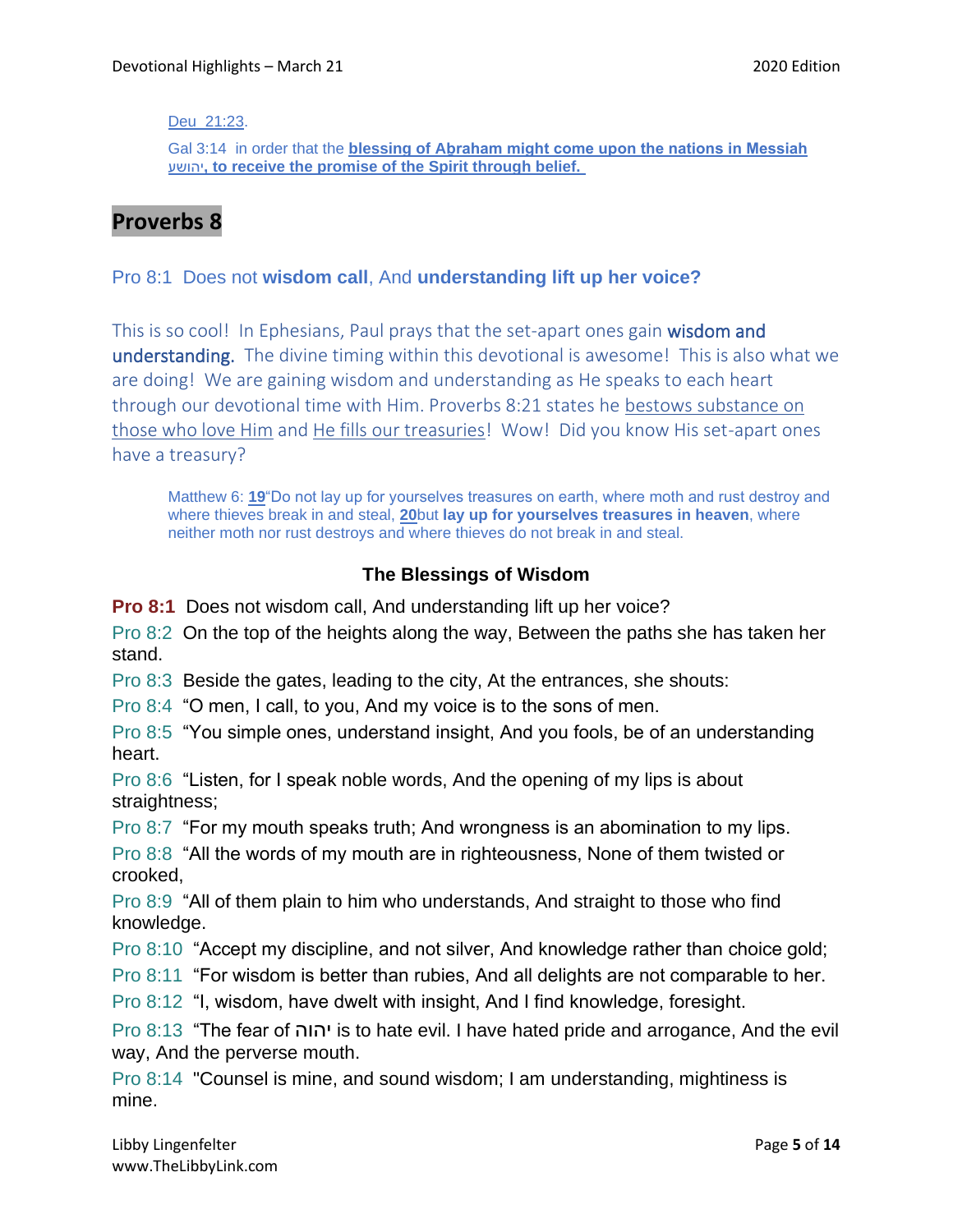Pro 8:15 "By me sovereigns reign, And rulers make righteous inscriptions.

Pro 8:16 "By me princes rule, and nobles, All the judges of the earth.

Pro 8:17 "I love those who love me, And those who earnestly seek me do find me.

Pro 8:18 "Riches and esteem are with me, Enduring wealth and righteousness.

Pro 8:19 "My fruit is better than gold and fine gold, And my increase than choice silver.

Pro 8:20 "I walk in the way of righteousness, In the midst of the paths of right-ruling,

Pro 8:21 "To bestow substance on those who love me, And to fill their treasuries.

Pro 8:22 "יהוה possessed me, The beginning of His way, As the first of His works of old.

Pro 8:23 "I was set up ages ago, at the first, Before the earth ever was.

Pro 8:24 "When there were no depths I was brought forth, When there were no springs heavy with water.

Pro 8:25 "Before mountains were sunk, Before the hills, I was brought forth,

Pro 8:26 "Before He had made the earth and the fields, Or the first dust of the world.

Pro 8:27 "When He prepared the heavens, I was there, When He inscribed a circle on the face of the deep,

Pro 8:28 "When He set the clouds above, When He made the fountains of the deep strong,

Pro 8:29 "When He gave to the sea its law, So that the waters would not transgress His mouth, When He inscribed the foundations of the earth,

Pro 8:30 "**Then I was beside Him, a master workman, And I was** *His* **delight, day by day Rejoicing before Him all the time,**

**Pro 8:31 "Rejoicing in the world, His earth; And my delights were with the sons of men.**

Pro 8:32 "And now, listen to me, you children, For blessed are they who guard my ways.

Pro 8:33 **"Listen to discipline and become wise**, And do not refuse it.

Pro 8:34 "Blessed is the man who listens to me, **Watching daily at my gates**, **Waiting at the posts of my doors.**

Pro 8:35 "**For whoever finds me shall find life, And obtain favour from** יהוה**,**

Pro 8:36 "But he who sins against me injures himself; All who hate me love death!"

# **John 11**

Ecc 7:1 A *good* name is better than precious oil, **and the day of death than the day of one's birth.**

## **The Death of Lazarus**

**Joh 11:1** And a certain one was sick, El'azar from Běyth Anyah, the village of Miryam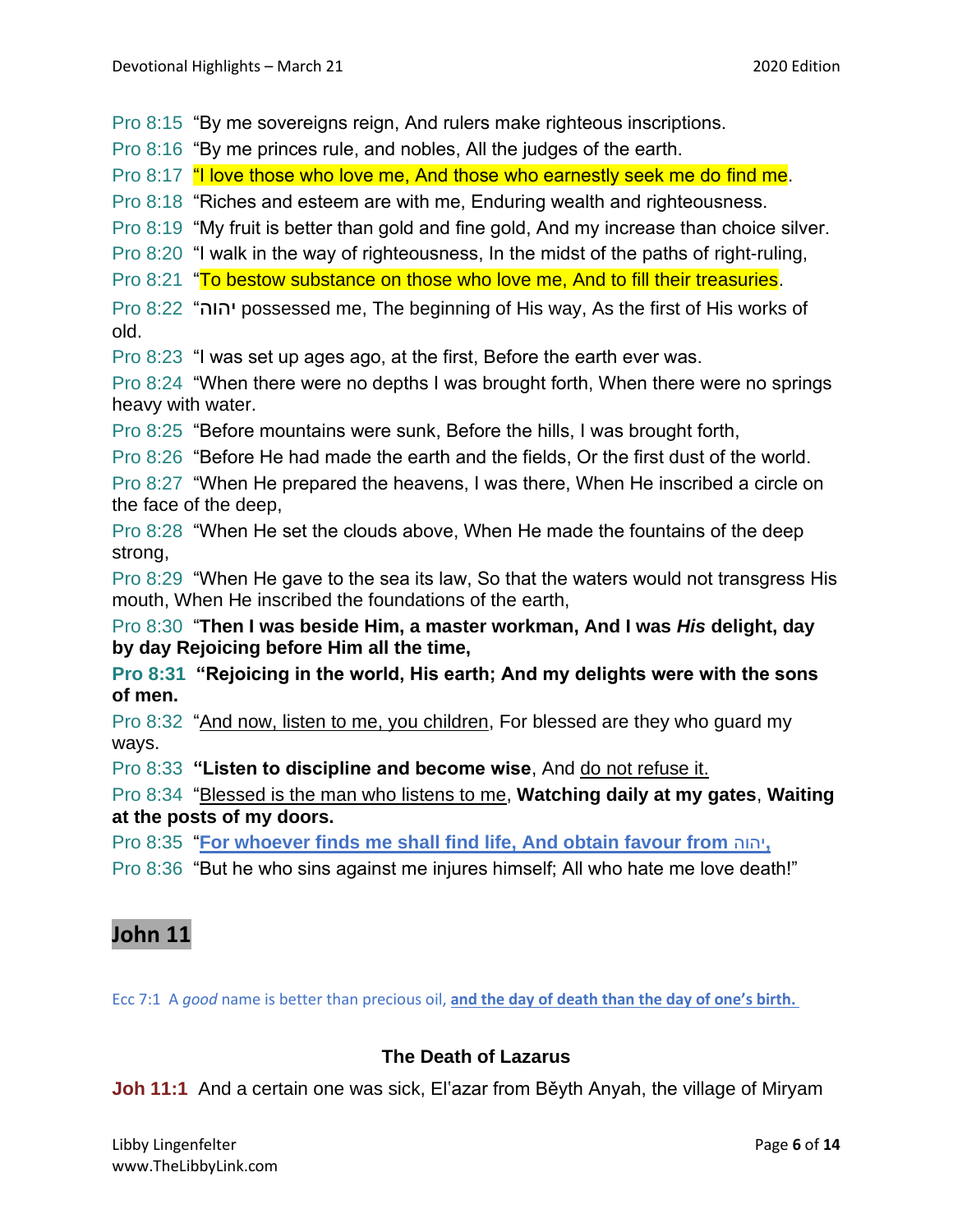and her sister Martha.

Joh 11:2 (Now it was Miryam who anointed the Master with perfume and wiped His feet with her hair, whose brother El'azar was sick).

Joh 11:3 Therefore the sisters sent to Him, saying, "Master, see, he whom You love is sick."

Joh 11:4 But when יהושע heard, He said, "This sickness is not unto death, but for the esteem of Elohim, so that the Son of Elohim might be esteemed by it."

Joh 11:5 Now יהושע loved Martha and her sister and El'azar .

Joh 11:6 Therefore, when He heard that he was sick, then indeed He stayed at the place where He was, two more days.

Joh 11:7 Then after this He said to the taught ones, "Let us go back to Yehudah."

Joh 11:8 The taught ones said to Him, "Rabbi, the Yehuḏim were but now seeking to stone You, and are You going back there?"

Joh 11:9 יהושע answered, "Are there not twelve hours in the day? If anyone walks in the day, he does not stumble, because he sees the light of this world.

Joh 11:10 "But if anyone walks in the night, he stumbles, because the light is not in him."

Joh 11:11 He said this, and after that He said to them, "Our friend El'azar has fallen asleep, but I am going there, to wake him up."

Joh 11:12 Therefore the taught ones said to Him, "Master, if he has fallen asleep he shall recover."

Joh 11:13 But יהושע had spoken about his death, whereas they thought that He spoke of taking rest in sleep.

Joh 11:14 So then יהושע said to them plainly, "El'azar has died.

Joh 11:15 "And for your sake I am glad I was not there, in order for you to believe. But let us go to him."

Joh 11:16 T'oma, who is called the Twin, then said to his fellow taught ones, "Let us also go, so that we die with Him."

#### **I Am the Resurrection and the Life**

Joh 11:17 Therefore, when יהושע arrived, He found that he had already been four days in the tomb.

Joh 11:18 Now Běyth Anyah was near Yerushalayim, about fifteen stadia<sup>a</sup> away. Footnote: aAbout 3 kilometres or 2 miles.

Joh 11:19 And many of the Yehuḏim had come to Martha and Miryam, to comfort them concerning their brother.

Joh 11:20 Martha, then, when she heard that יהושע was coming, met Him, but Miryam was sitting in the house.

Joh 11:21 Martha, then, said to יהושע," Master, if You had been here, my brother would not have died.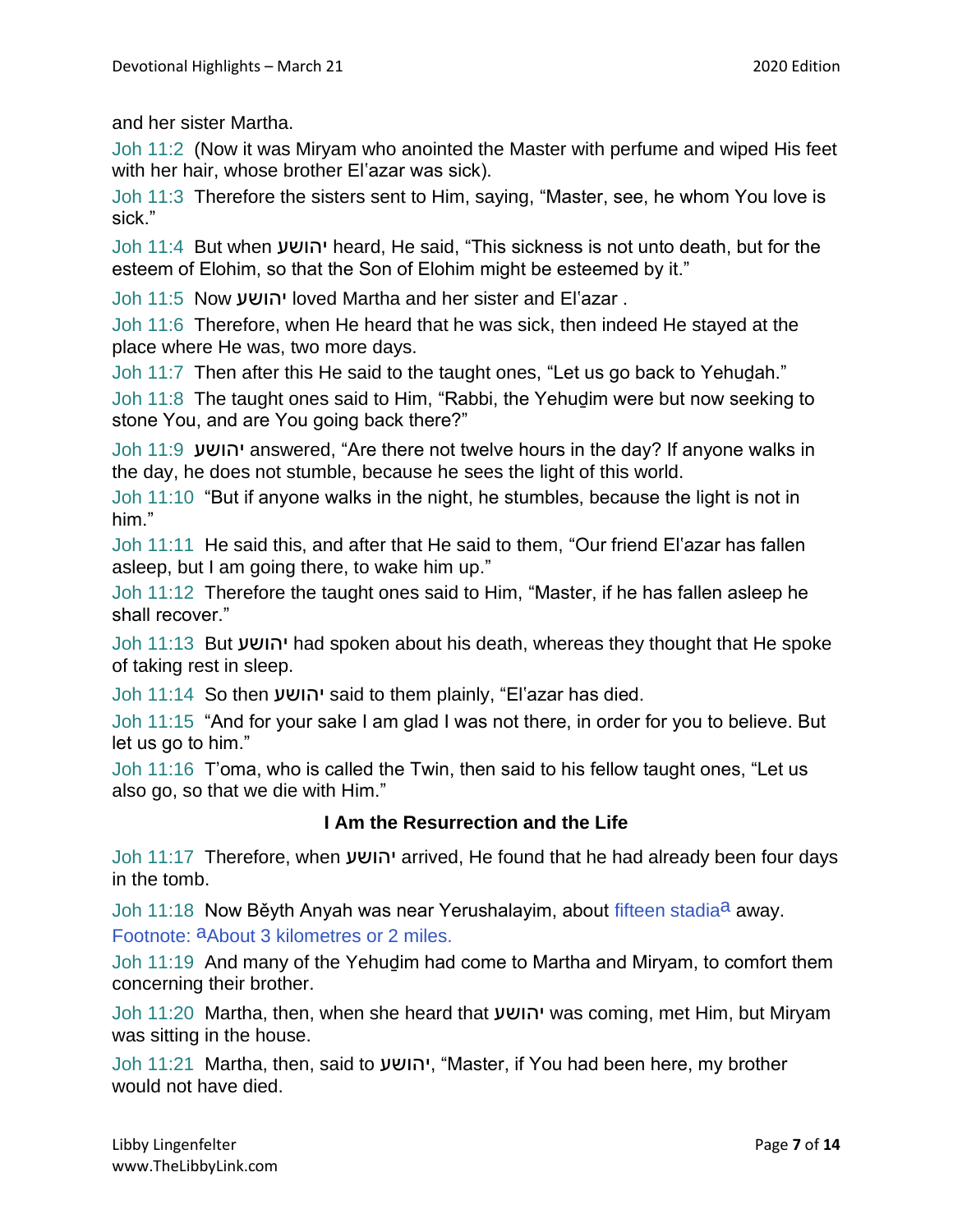Joh 11:22 "But even now I know that whatever You might ask of Elohim, Elohim shall give You."

Joh 11:23 יהושע said to her, "Your brother shall rise again."

Joh 11:24 Martha said to Him, "I know that he shall rise again in the resurrection at the last day."

If Martha would have answered totally correct. Yahusha would not have need to go on and clarify that He was the Resurrection and the Life. This should dispel the thought that our soul sleeps in the grave in a rotting corpse. Clean does not dwell in unclean.

Joh 11:25 יהושע said to her, "I am the resurrection and the life. **He who believes in Me, though he dies, he shall live.**

Joh 11:26 **"And everyone that is living and believing in Me shall never die at all.** Do you believe this?"

Do we believe this? Martha's statement in John 11:27 seems to convey that she didn't fully understand but she did believe that Yahusha was the Messiah. Afterall, at this point, she was overwhelmed with grief.

Joh 11:27 She said to Him, "Yes, Master, I believe that You are the Messiah, the Son of Elohim, who is coming into the world."

Lazarus (El'azar) is sick. He is the brother to Mary (Miriam) and Martha. (Note: It is this Mary that later anoints the Master with perfume and wipes His feet with her hair.) Mary and Martha send word to Yahusha to inform him of Lazarus's illness.

Upon hearing Lazarus is ill, Yahusha tells the 'why' behind this sickness. Often, we ask, why did this have to happen? Here Yahusha explains the 'why'.

Joh 11:4 But when יהושע heard, He said, **"This sickness is not unto death, but for the esteem of Elohim, so that the Son of Elohim might be esteemed by it."**

The scripture clearly states that Yahusha loved Mary, Martha, and Lazarus. This is important to know because His delay in responding could be viewed as a lack of caring. After two days of receiving word, he tells his taught ones, 'Let us go back to Judah'. They question his logic in returning to Judah since they know the Yehudim were out to stone him there.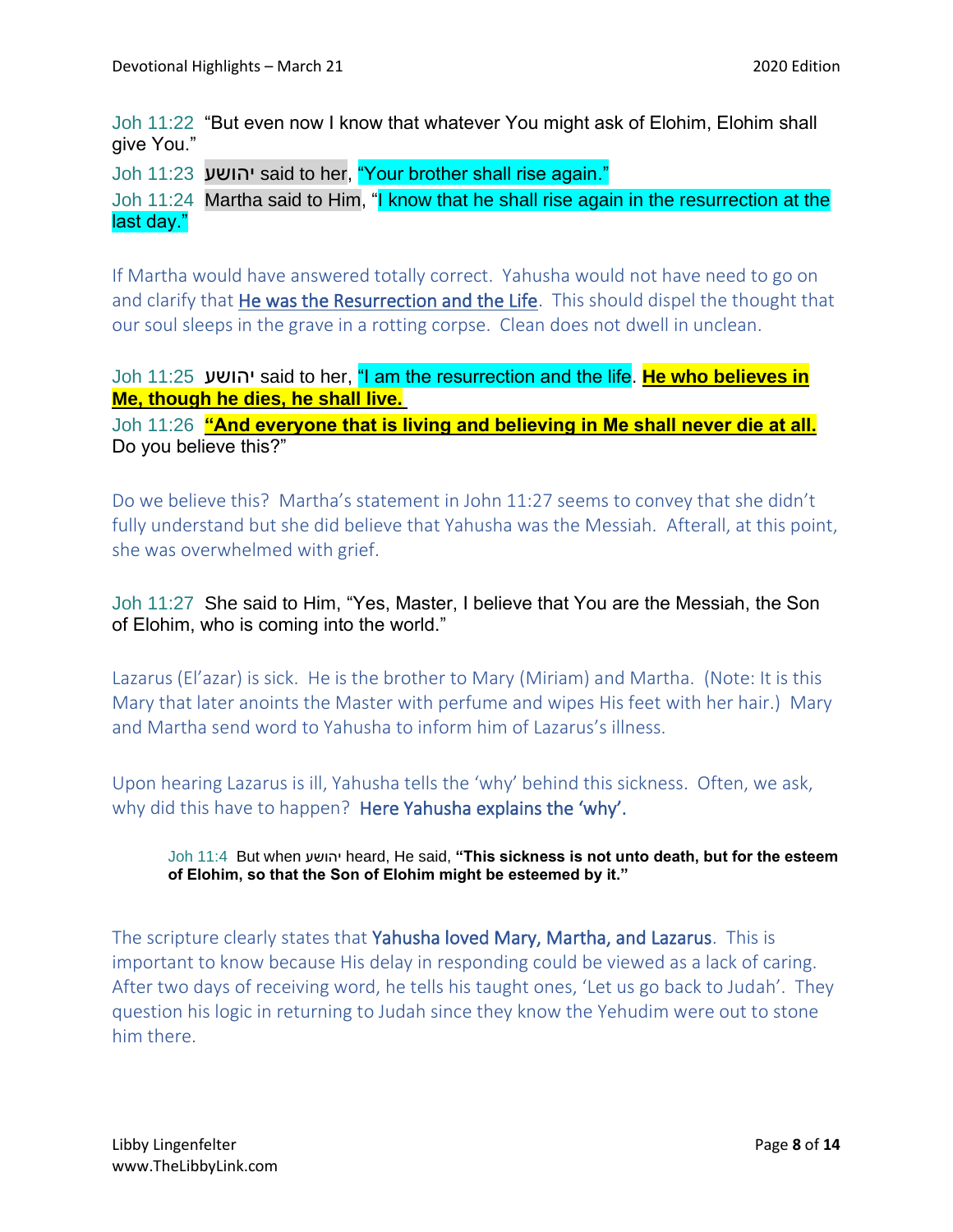He then tells them plainly, that Lazarus is dead and that He was glad He was not there so that His taught ones would believe. Believe what? What was this all about? Yahusha was teaching them and others present that He was the Resurrection AND the Life!

Lazarus had been in the tomb 4 days; leaving no doubt that he was dead. Mourners surrounded Mary and Martha; as well as Yehudim that had come to comfort them. Yahusha encounters both Martha and Mary just outside the village. He had only been about 2 miles away from them when all this was taking place. Again, He could have come immediately and healed Lazarus and all would have rejoiced; but Yahusha loved them MORE than that. He wanted them to rejoice and know that He was the Resurrection AND the Life because it wouldn't be long before His appointed time of the Passover when they would see Him placed in a similar tomb.

## **Yahusha Weeps**

Joh 11:28 And having said this she went away and called her sister Miryam secretly, saying, "The Teacher is here and calls you."

Joh 11:29 When she heard, she rose up quickly and came to Him.

Joh 11:30 And יהושע had not yet come into the village, but was in the place where Martha met Him.

Joh 11:31 Therefore the Yehuḏim who were with her in the house, and were comforting her, when they saw that Miryam rose up quickly and went out, followed her, saying, "She is going to the tomb to weep there."

Joh 11:32 Miryam, therefore, when she came where יהושע was, and saw Him, she fell down at His feet, saying to Him, "Master, if You had been here, my brother would not have died."

Joh 11:33 יהושע, therefore, when He saw her weeping, and the Yehuḏim who came with her weeping, He groaned in the spirit and was troubled,

Joh 11:34 and said, "Where have you laid him?" They said to Him, "Master, come and see."

Joh 11:35 יהושע wept.

Joh 11:36 The Yehudim therefore said, "See how He loved him!"

Joh 11:37 And some of them said, "Was this One, who opened the eyes of the blind, not also able to prevent this one from dying?"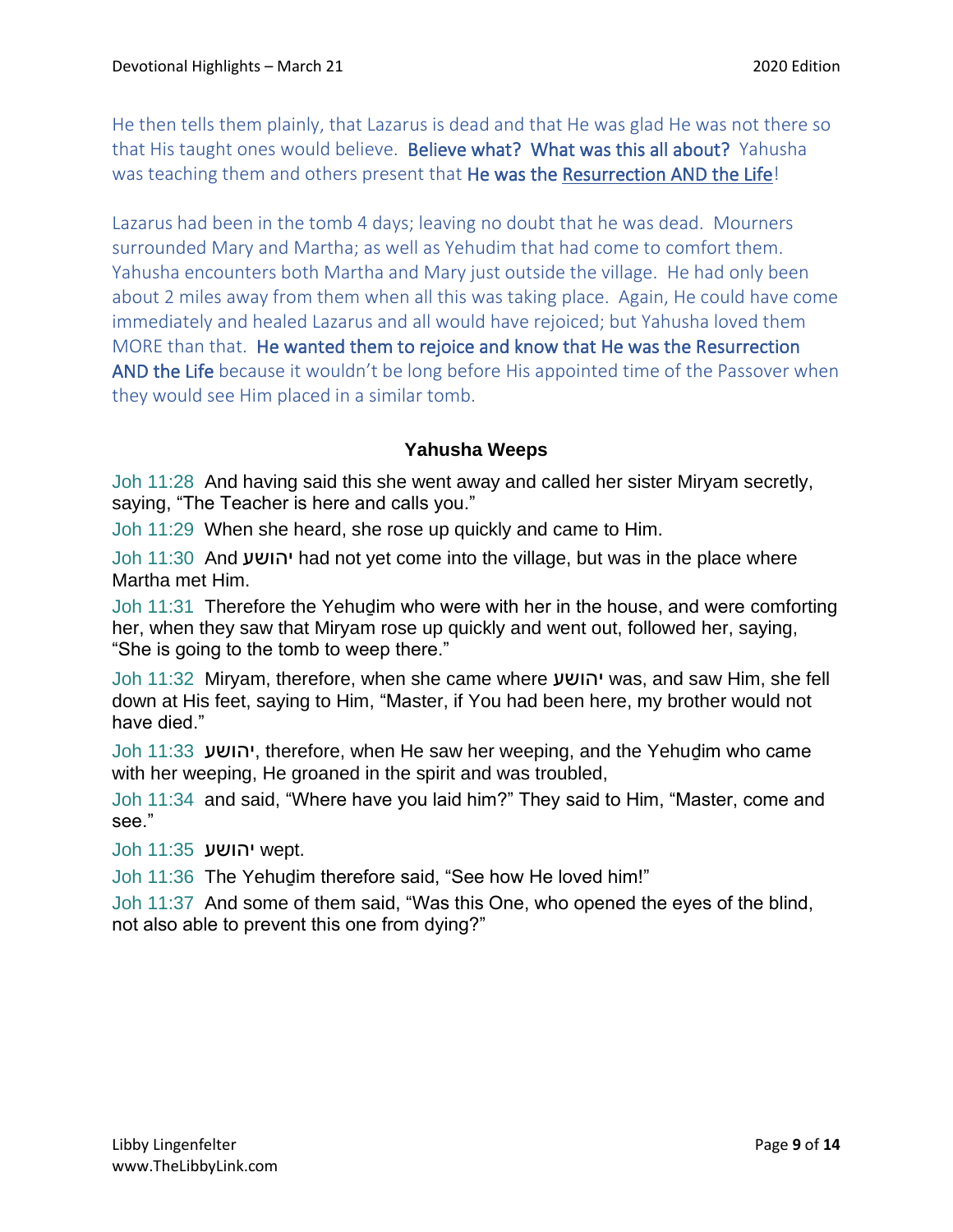So why did Yahusha weep? He wept because He empathized with the people and their limited understanding. He wept because He saw little faith and hope. He wept for their anguish of heart. He wept for the 'thought' that He would not be there for them. He did not weep because of the death of Lazarus; because He knew he has conquered death. He was the Resurrection AND the Life. He had to teach this very difficult lesson with those closest to Him and to the gathering crowd; all the tears would turn into rejoicing! Well maybe not 'all'; some of them would be the very ones to instigate a plan against Yahusha; their evil plan would instead be used as the backdrop of His coming Resurrection.

## **Yahusha Raises Lazarus**

Joh 11:38 יהושע, therefore, again groaning in Himself, came to the tomb. Now it was a cave, and a stone lay against it.

Joh 11:39 יהושע said, "Take away the stone." Martha, the sister of him who had died, said to Him, "Master, already he smells, for it is four days."

Joh 11:40 יהושע said to her, "Did I not say to you that if you believe, you shall see the esteem of Elohim?"

Joh 11:41 So they took away the stone where the dead man was laid. And יהושע lifted up His eyes and said, "Father, I thank You that You have heard Me.

Joh 11:42 "And I know that You always hear Me, but because of the crowd standing by I said this, in order that they believe that You sent Me."

Joh 11:43 And when He had said this, He cried with a loud voice, "El'azar, come out!" Joh 11:44 And he who died came out bound feet and hands with wrappings, and his face was wrapped with a cloth. יהושע said to them, "Loosen him, and let him go."

As the stone of Lazarus' grave is rolled away; Yahusha cries with a loud voice to the very dead Lazarus, 'Lazarus, come out!' Lazarus hobbles out all bound in his linen burial wrappings and his face was wrapped with a cloth. Lazarus was loosened from his wrappings and lived! Please note all the similarities between Lazarus' burial and Yahusha's; the grave; the stone rolled away; the head cloth.

Those that did NOT believe and rejoice; go and report to the Pharisees. The Pharisees feared losing their 'power and honor of man' and 'their' nation. Subsequently, Caiaphas (Qayapha) being high priest that year, unknowingly proclaims the prophesy of Yahusha's death for the nation by saying: Joh 11:50 neither do you consider that it is better for us that one man die for the people than that the entire nation should perish."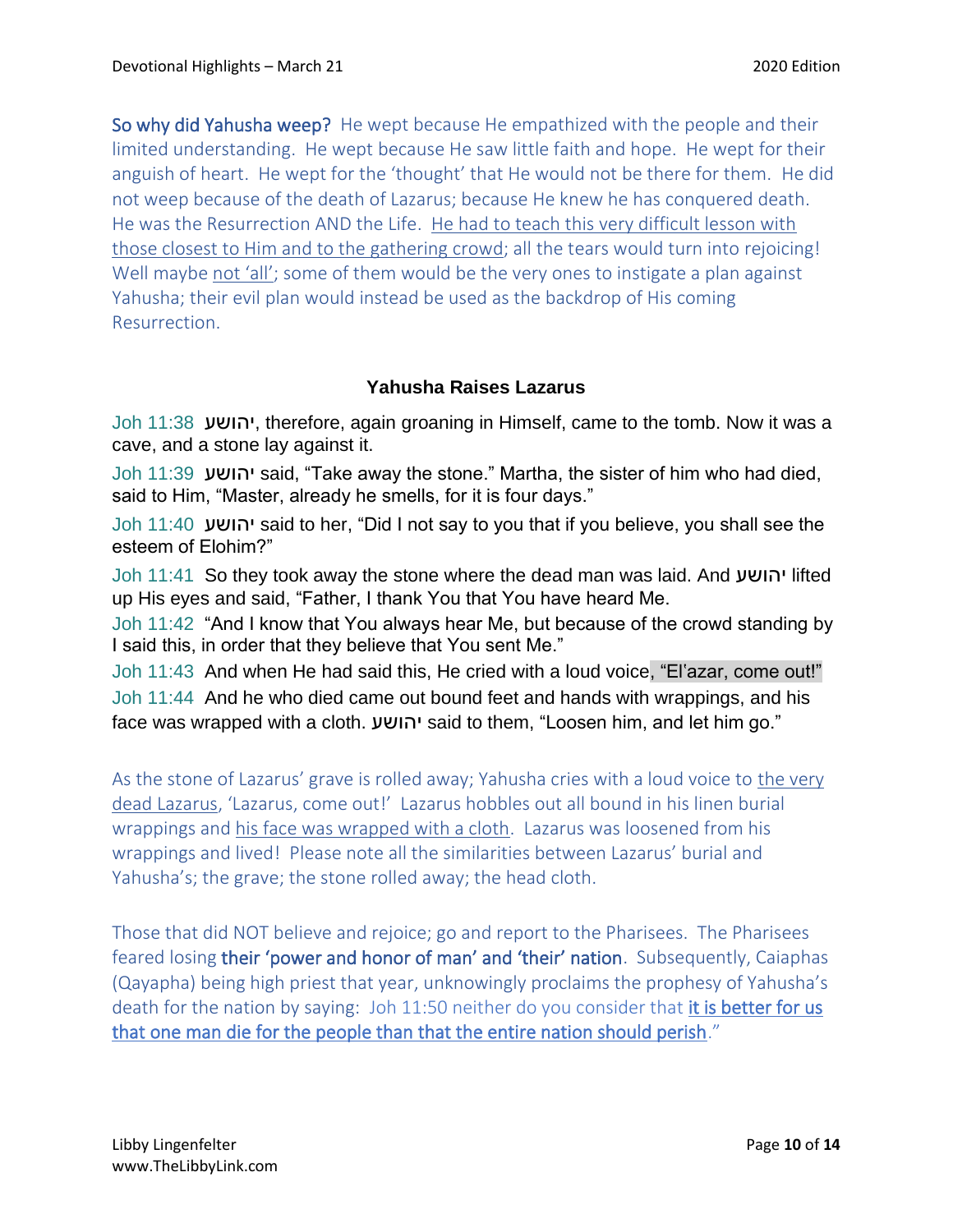John 11:52 tells us even more! Joh 11:52 and not for the nation only, but to gather together into one the children of Elohim who were scattered abroad. This is speaking of the 'one new man' in Yahusha HaMashiach! We are included in this! He will be gathering the children of Elohim from all around the world! Praise Yah!

### **The Plot to Kill Jesus**

Joh 11:45 Therefore many of the Yehuḏim who had come to Miryam, and had seen what יהושע did, believed in Him.

Joh 11:46 But some of them went away to the Pharisees and told them what יהושע did.

Joh 11:47 So the chief priests and the Pharisees gathered a council and said, "What shall we do? Because this Man does many signs.

Joh 11:48 "If we let Him alone like this, they all shall believe in Him, and the Romans shall come and take away from us both our place and nation."

Joh 11:49 And one of them, Qayapha, being high priest that year, said to them, "You know naught,

Joh 11:50 neither do you consider that it is better for us that one man die for the people than that the entire nation should perish."

Joh 11:51 But he did not say this from himself, but being high priest that year he prophesied that יהושע was about to die for the nation,

Joh 11:52 and not for the nation only, but to gather together into one the children of Elohim who were scattered abroad.

Joh 11:53 So from that day on they plotted to kill Him.

Joh 11:54 יהושע therefore no longer went openly among the Yehuḏim, but went from there into the country near the wilderness, to a city called Ephrayim, and remained there with His taught ones.

Joh 11:55 Now the Pěsah of the Yehudim was near, and many went from the country up to Yerushalayim before the Pěsaḥ, to set themselves apart.

Joh 11:56 And so they were seeking יהושע, and spoke among one another, standing in the Set-apart Place, "What do you think? Is He not coming to the festival at all?"

Joh 11:57 And both the chief priests and the Pharisees had given a command, that if anyone knew where He was, he should disclose it, in order for them to seize Him.

# **Ephesians 1**

**Who did many of the people worship in Ephesus?** The Goddess Artemis

**Seven Quick Facts About the Artemis Temple: Location:** Ephesus (Present day Turkey) **Built:** Around 323 BC **Function:** Temple to Goddess Artemis **Destroyed:** 262 AD by Goths **Size:** Length 425 ft. (129m) **Made of:** Mostly marble **Other:** Largest in a series of temples to Artemis on this site.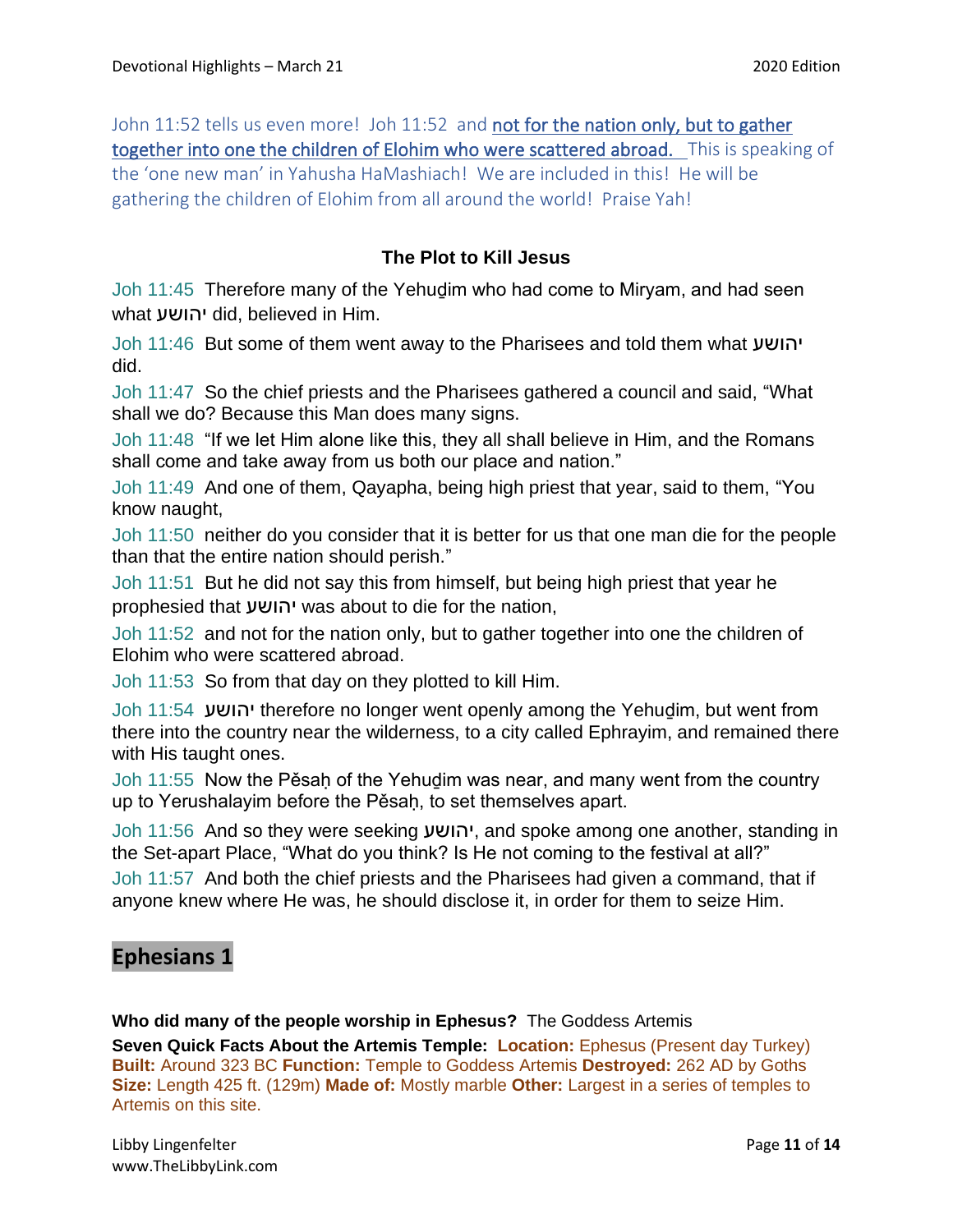Excerpt: <http://www.unmuseum.org/mob/ephesus.htm>

The goddess was originally, before her cult was taken over by the Greeks, called "Artimus", and [her temple](https://www.livius.org/articles/place/ephesus/ephesus-photos/ephesus-temple-of-artemis/) - one of the [Seven Wonders of the Ancient World](https://www.livius.org/articles/concept/seven-wonders-of-the-ancient-world/) - received gifts from the [Lydian](https://www.livius.org/articles/place/lydia/) king [Croesus](https://www.livius.org/person/croesus/) (c.560-c[.547\)](https://www.livius.org/articles/misc/the-end-of-lydia-547/). She is related to other Anatolian mother goddesses, like [Cybele.](https://www.livius.org/articles/religion/cybele/) Excerpt: <https://www.livius.org/articles/religion/artemis-of-ephesus/>

**F. B. Myer gives a concise introduction to Ephesians: Paul's first visit to Ephesus is relayed in Act\_18:19-21**. The work commenced then was carried on by **Apollos**. On **Paul's second visit** he remained three years. Later, on his way to Jerusalem, he held an affecting interview at Miletus with the elders of the Ephesian church. This Epistle was addressed to that church about four years afterward, during the early part of his imprisonment at Rome, and immediately after that to the Colossians, to which it bears a close resemblance.

Paul begins his letter to the Ephesians by expounding affirming truths of Yahusha HaMashiach and that in Him we have been adopted as sons. Paul knew Ephesus was saturated with Artemis worship. The temple was one of the Seven Wonders of the Ancient World. Many made their living off selling souvenirs of Artemis and her temple.

Therefore, Paul lays out the firm foundation that the Ephesians had begun to build on. The greeting is clear as to who Paul is and who they are. Paul clearly states he is an emissary or apostle of Yahusha HaMashiach. He addresses the letter to the set-apart ones in Ephesus; those true to Yahusha HaMashiach.

#### **Greeting**

Eph 1:1 Sha'ul, an emissary of יהושע Messiah by the desire of Elohim, to the set-apart ones who are in Ephesos, and true to Messiah יהושע:

Eph 1:2 Favour to you and peace from Elohim our Father and the Master יהושע Messiah.

#### **Spiritual Blessings in Christ**

Eph 1:3 Blessed be the Elohim and Father of our Master יהושע Messiah, who has blessed us with every spiritual blessing in the heavenlies in Messiah,

Eph 1:4 even as He chose us in Him before the foundation of the world, that we should be setapart and blameless before Him, in love, <sup>a</sup> Footnote: <sup>a</sup>See also 2Th\_2:13.

Eph 1:5 having previously ordained us to adoption as sons through יהושע Messiah to Himself, according to the good pleasure of His desire,

Eph 1:6 to the praise of the esteem of His favour with which He favoured us in the Beloved,

Eph 1:7 in whom we have redemption through His blood, the forgiveness of trespasses, according to the riches of His favour,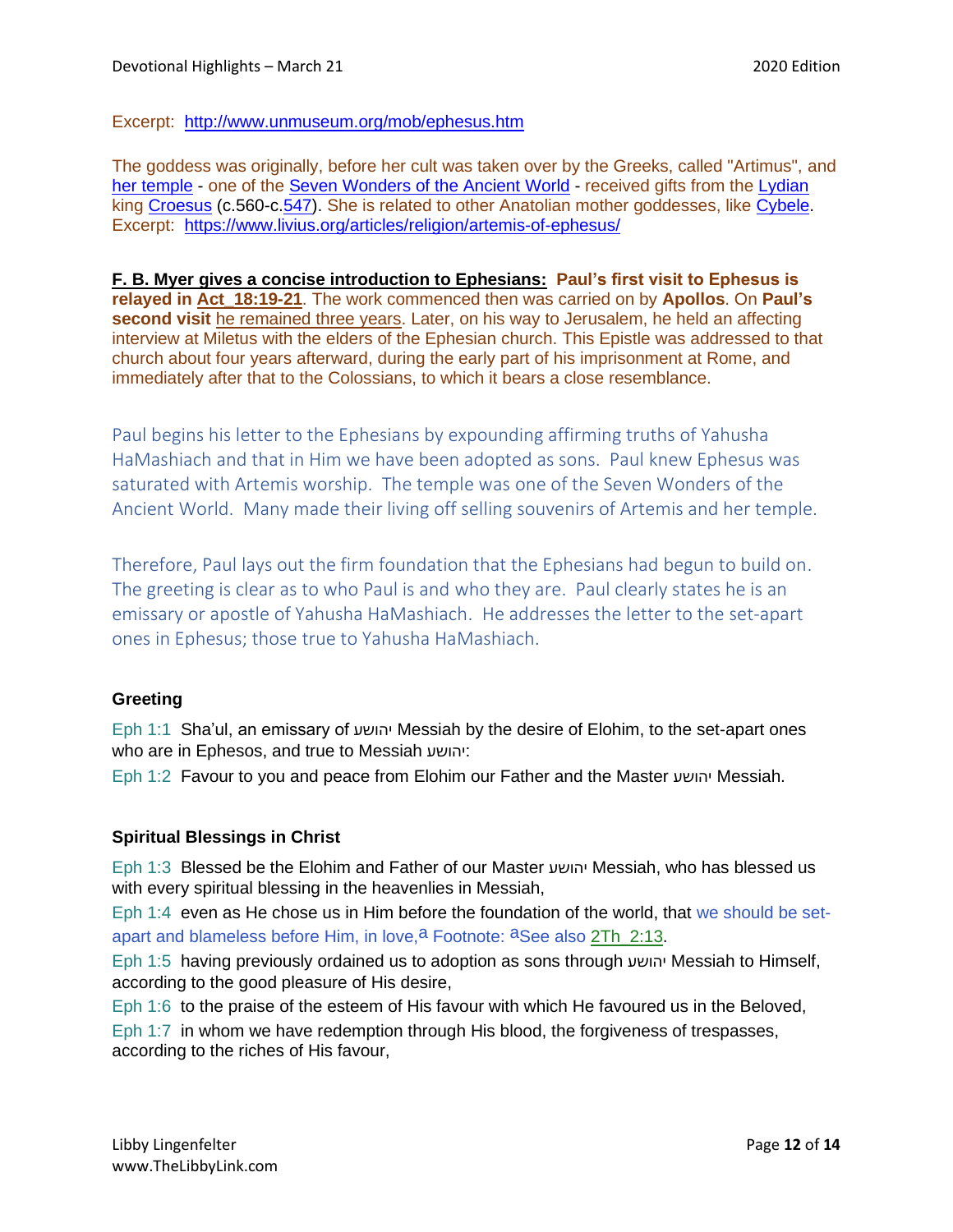He states through Yahusha's blood we are redeemed: Eph 1:7 in whom we have redemption through His blood, the forgiveness of trespasses, according to the riches of His favour,

Eph 1:8 which He has lavished on us in all wisdom and insight,

Eph 1:9 having made known to us the secret of His desire, according to His good pleasure which He purposed in Him,

Eph 1:10 to administer at the completion of time, to gather together in one all in Messiah, both which are in the heavens and which are on earth, in Him,

Eventually to become the 'one new man' or body in Him: Eph 1:10 to administer at the completion of time, to gather together in one all in Messiah, both which are in the heavens and which are on earth, in Him,

Eph 1:11 in whom also we did obtain an inheritance, being previously ordained according to the purpose of Him working all *matters* according to the counsel of His desire,

Eph 1:12 for us to be the praise of His esteem – those having first trusted in Messiah,

Eph 1:13 in whom you also, having heard the word of the truth, the Good News of your deliverance, in whom also, having believed, you were sealed with the Set-apart Spirit of promise,

Eph 1:14 who is the pledge of our inheritance, until the redemption of the purchased possession, to the praise of His esteem.

Sealed with the Set-apart Spirit of promise:

Eph 1:13 in whom you also, having heard the word of the truth, the Good News of your deliverance, in whom also, having believed, you were sealed with the Set-apart Spirit of promise, Eph 1:14 who is the pledge of our inheritance, until the redemption of the purchased possession, to the praise of His esteem.

Paul goes on to give thanksgiving and prayers for them. Paul prays for them to have:

- 1. **A spirit of wisdom and revelation in the knowledge of Him**,
- **2. Eyes of understanding,**
	- a. That you know what is the expectation of His calling
	- b. What are the riches of the esteem of His inheritance in the set-apart ones
	- c. What is the exceeding greatness of His power toward us
	- d. What was dynamically worked through Messiah when He was raised from the dead and seated at His right hand.
		- i. Far above all rule
		- ii. Far above all authority